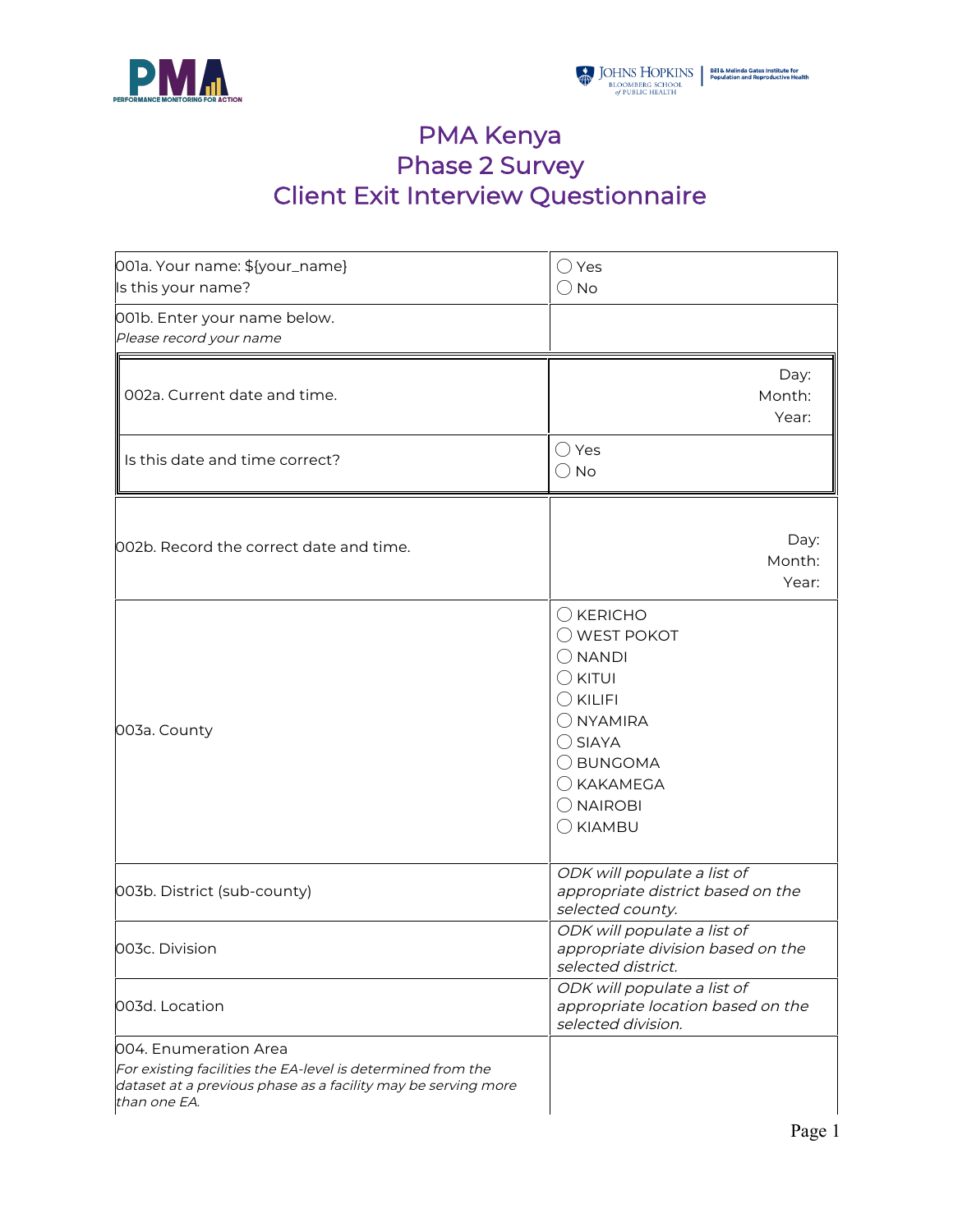



 $\begin{tabular}{l|c|c|c} \hline \textbf{J} & \textbf{JOHNS} & \textbf{HOPKINS} & \textbf{Bilä Melinda Gates instituta for}\\ \hline \textbf{BLOOMBERG SCHOOL} & \textbf{Population and Reproductive Health} \\ \hline \textit{of PUBLIC HEALTH} & \end{tabular}$ 

| 005a. Is this a facility from the previous phase or is this a<br>new facility added this phase?                                                                                                                                                                                                                                                                                    | $\bigcirc$ Follow up facility<br>$\bigcirc$ New facility                          |
|------------------------------------------------------------------------------------------------------------------------------------------------------------------------------------------------------------------------------------------------------------------------------------------------------------------------------------------------------------------------------------|-----------------------------------------------------------------------------------|
| 006. Name of the facility<br>Please select the name of the facility from the previous phase.                                                                                                                                                                                                                                                                                       | ODK will populate a list of<br>appropriate zones based on the<br>selected region. |
| 006. Name of the facility                                                                                                                                                                                                                                                                                                                                                          | ODK will populate a list of<br>appropriate zones based on the<br>selected region. |
| 007. Facility number<br>Please record the number of the facility from the listing form.                                                                                                                                                                                                                                                                                            |                                                                                   |
| 008. Is a competent respondent present and available to<br>be interviewed today?                                                                                                                                                                                                                                                                                                   | $\bigcirc$ Yes<br>$\bigcirc$ No                                                   |
| <b>INFORMED CONSENT</b><br>Find the competent female respondent. Administer the<br>consent procedures.                                                                                                                                                                                                                                                                             |                                                                                   |
| 009a. Provide a paper copy of the Consent Form to the<br>respondent and read it.<br>Then, ask: May I begin the interview now?                                                                                                                                                                                                                                                      | $\bigcirc$ Yes<br>$\bigcirc$ No                                                   |
| 009b. Respondent's signature<br>Please ask the respondent to sign or check the box in<br>agreement of their participation.                                                                                                                                                                                                                                                         |                                                                                   |
| Checkbox                                                                                                                                                                                                                                                                                                                                                                           | $\bigcirc$                                                                        |
| WARNING: The respondent has not signed or checked<br>the box, despite agreeing to be interviewed in the<br>previous question. To conduct the survey, the<br>respondent must sign or touch the checkbox.<br>You may go back to obtain a signature or check the box or you<br>should go back to the previous question to indicate the<br>respondent does not want to be interviewed. |                                                                                   |
| 009c. Respondent's name<br>Enter the respondent's full name.                                                                                                                                                                                                                                                                                                                       |                                                                                   |
| 010. Interviewer's name: \${your_name}<br>Mark your name as a witness to the consent process.                                                                                                                                                                                                                                                                                      | $(\ )$                                                                            |
| 010. Interviewer's name<br>Please record your name as a witness to the consent<br>process. You previously entered "\${name_typed}."                                                                                                                                                                                                                                                |                                                                                   |
| SECTION 1 - Background Information<br>I would like to start by asking a few questions about yourself.                                                                                                                                                                                                                                                                              |                                                                                   |
| 101. Did you receive any family planning information or a<br>method during your visit today?                                                                                                                                                                                                                                                                                       | $\bigcirc$ Yes                                                                    |
| If no, thank her for her time and end the interview.                                                                                                                                                                                                                                                                                                                               | $\bigcirc$ No<br>$\bigcirc$ No response                                           |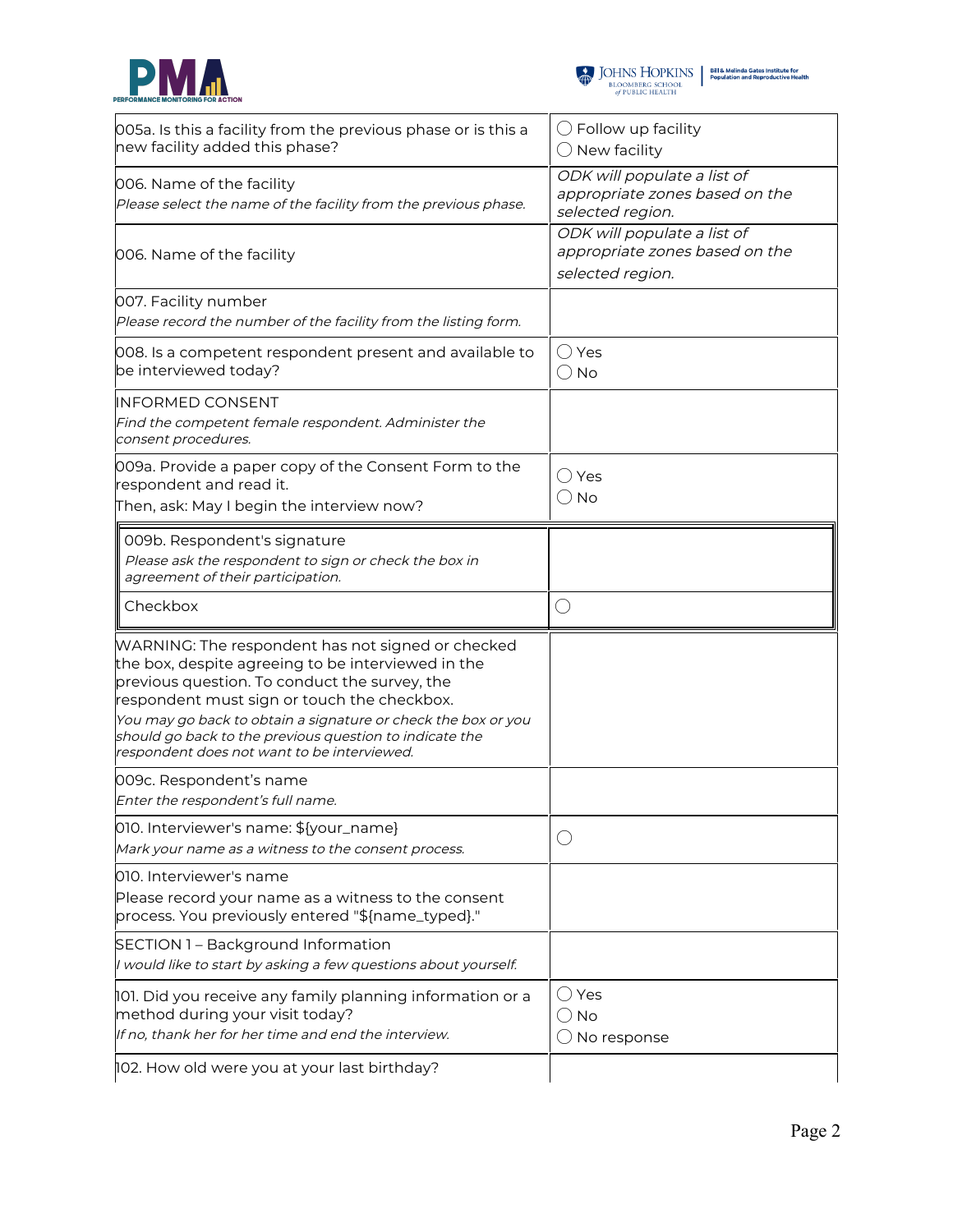



| 102a. CHECK: The respondent is not eligible for interview.<br>Please thank her for her time.                                                                                                                                    |                                                                                                                                                                                                                                                                                                                                                                                                      |
|---------------------------------------------------------------------------------------------------------------------------------------------------------------------------------------------------------------------------------|------------------------------------------------------------------------------------------------------------------------------------------------------------------------------------------------------------------------------------------------------------------------------------------------------------------------------------------------------------------------------------------------------|
| 103. Are you currently married or living together with a<br>man as if married?<br>Probe: If no, ask whether the respondent is divorced, separated,<br>or widowed.                                                               | $\bigcirc$ Yes, currently married<br>$\bigcirc$ Yes, living with a man<br>$\bigcirc$ Not currently in union: Divorced /<br>separated<br>$\bigcirc$ Not currently in union: Widow<br>$\bigcirc$ No, never in union<br>$\bigcirc$ No response                                                                                                                                                          |
| 104. What is the highest level of school you attended?<br>Only record formal schooling. Do not record bible or koranic<br>school or short courses.                                                                              | ◯ Never Attended<br>$\bigcirc$ Primary<br>◯ Post-Primary/Vocational<br>◯ Secondary/'A' Level<br>◯ College (Middle Level)<br>$\bigcirc$ University<br>$\bigcirc$ No response                                                                                                                                                                                                                          |
| 105. How many times have you given birth?<br>Enter 0 if she has never given birth. Enter -99 for no response.                                                                                                                   |                                                                                                                                                                                                                                                                                                                                                                                                      |
| 106. Imagine a 10-step ladder where on the bottom, the<br>first step, stand the poorest people, and on the highest<br>step, the 10th, stand the rich. On which step is your<br>household located today?<br>[stairs-clipart.jpg] | $\bigcirc$ One (poorest)<br>$\bigcirc$ Two<br>$\bigcirc$ Three<br>$\bigcirc$ Four<br>$\bigcirc$ Five<br>$\bigcirc$ Six<br>$\bigcirc$ Seven<br>$\bigcirc$ Eight<br>$\bigcirc$ Nine<br>$\bigcirc$ Ten (richest)<br>$\bigcirc$ No response                                                                                                                                                              |
| 107. Is this the closest health facility to your current<br>residence?                                                                                                                                                          | $\bigcirc$ Yes<br>$\bigcirc$ No<br>$\bigcirc$ Do not know<br>$\bigcirc$ No response                                                                                                                                                                                                                                                                                                                  |
| 108. What was the main reason you did not go to the<br>facility nearest to your home?                                                                                                                                           | $\bigcirc$ No family planning services<br>$\bigcirc$ Inconvenient operating hours<br>$\bigcirc$ Bad reputation / Bad prior<br>experience<br>◯ Do not like personnel<br>$\bigcirc$ No medicine<br>$\bigcirc$ Prefers to remain anonymous<br>$\bigcirc$ It is more expensive than other<br>options<br>$\bigcirc$ Was referred<br>$\bigcirc$ Less convenient location<br>$\bigcirc$ Absence of provider |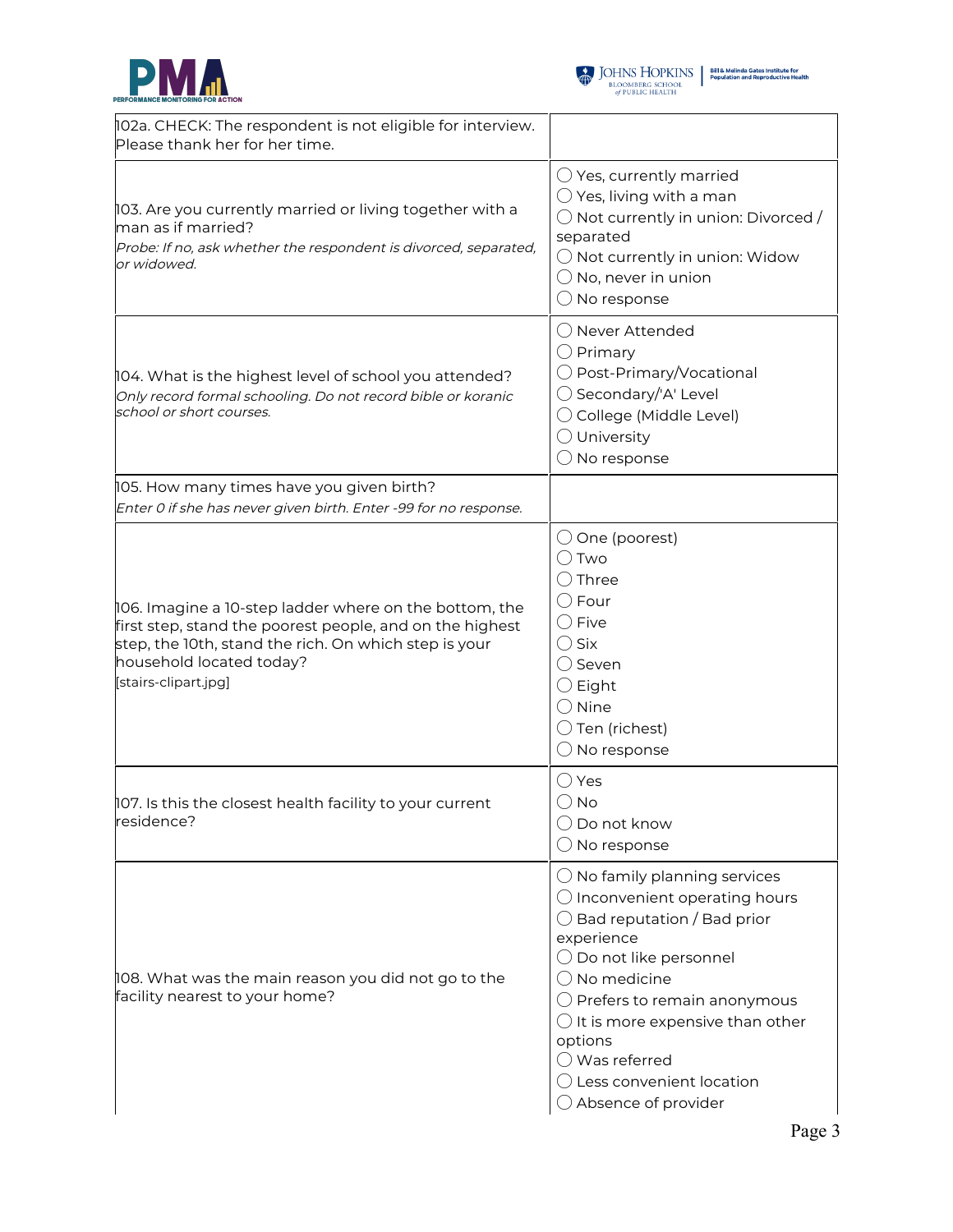



|                                                                                                                                                   | $\bigcirc$ Does not accept insurance                                                                                                                                                                                                                                                                                     |
|---------------------------------------------------------------------------------------------------------------------------------------------------|--------------------------------------------------------------------------------------------------------------------------------------------------------------------------------------------------------------------------------------------------------------------------------------------------------------------------|
|                                                                                                                                                   | $\bigcirc$ Other                                                                                                                                                                                                                                                                                                         |
|                                                                                                                                                   | $\bigcirc$ Do not know                                                                                                                                                                                                                                                                                                   |
|                                                                                                                                                   | $\bigcirc$ No response                                                                                                                                                                                                                                                                                                   |
| 109. How much time did it take you to travel here<br>today?                                                                                       |                                                                                                                                                                                                                                                                                                                          |
| Enter -88 for do not know in both, -99 for no response in both.                                                                                   |                                                                                                                                                                                                                                                                                                                          |
| Minutes                                                                                                                                           |                                                                                                                                                                                                                                                                                                                          |
| Hours                                                                                                                                             |                                                                                                                                                                                                                                                                                                                          |
| 110. What means of transportation did you use to travel<br>here?<br>If multiple means used PROBE: What was the primary mode of<br>transportation? | $\bigcirc$ Motor vehicle (car, motorcycle,<br>bus)<br>$\bigcirc$ Bicycle / pedicab<br>$\bigcirc$ Animal drawn cart<br>$\bigcirc$ Walking<br>O Other<br>$\bigcirc$ No response                                                                                                                                            |
| LCL_101. Do you have any health insurance or are you a<br>member of a mutual health organization?                                                 | $\bigcirc$ Yes<br>$\bigcirc$ No<br>$\bigcirc$ No response                                                                                                                                                                                                                                                                |
| LCL_102. What type of health insurance do you have?                                                                                               | $\Box$ National Hospital Insurance Fund<br>(NHIF)<br>□ Health Insurance through<br>employer<br>$\Box$ Mutual health<br>organization/Community-based<br>health insurance<br>$\Box$ Other privately purchased<br>commercial health insurance<br>$\Box$ Enrolled in Linda Mama Scheme<br>$\Box$ Other<br>$\Box$ No response |
| SECTION 2 - Family Planning Services<br>Now I would like to ask about family planning services you<br>received today.                             |                                                                                                                                                                                                                                                                                                                          |
| 201. Was family planning the main reason you came here<br>today?                                                                                  | $\bigcirc$ Yes<br>$\bigcirc$ No<br>$\bigcirc$ No response                                                                                                                                                                                                                                                                |
| 202. What was the main reason for your visit today?                                                                                               | $\bigcirc$ STI<br>$\bigcirc$ HIV/AIDS<br>$\bigcirc$ Maternal health<br>$\bigcirc$ Child health<br>$\bigcirc$ General health<br>$\bigcirc$ Other<br>$\bigcirc$ No response                                                                                                                                                |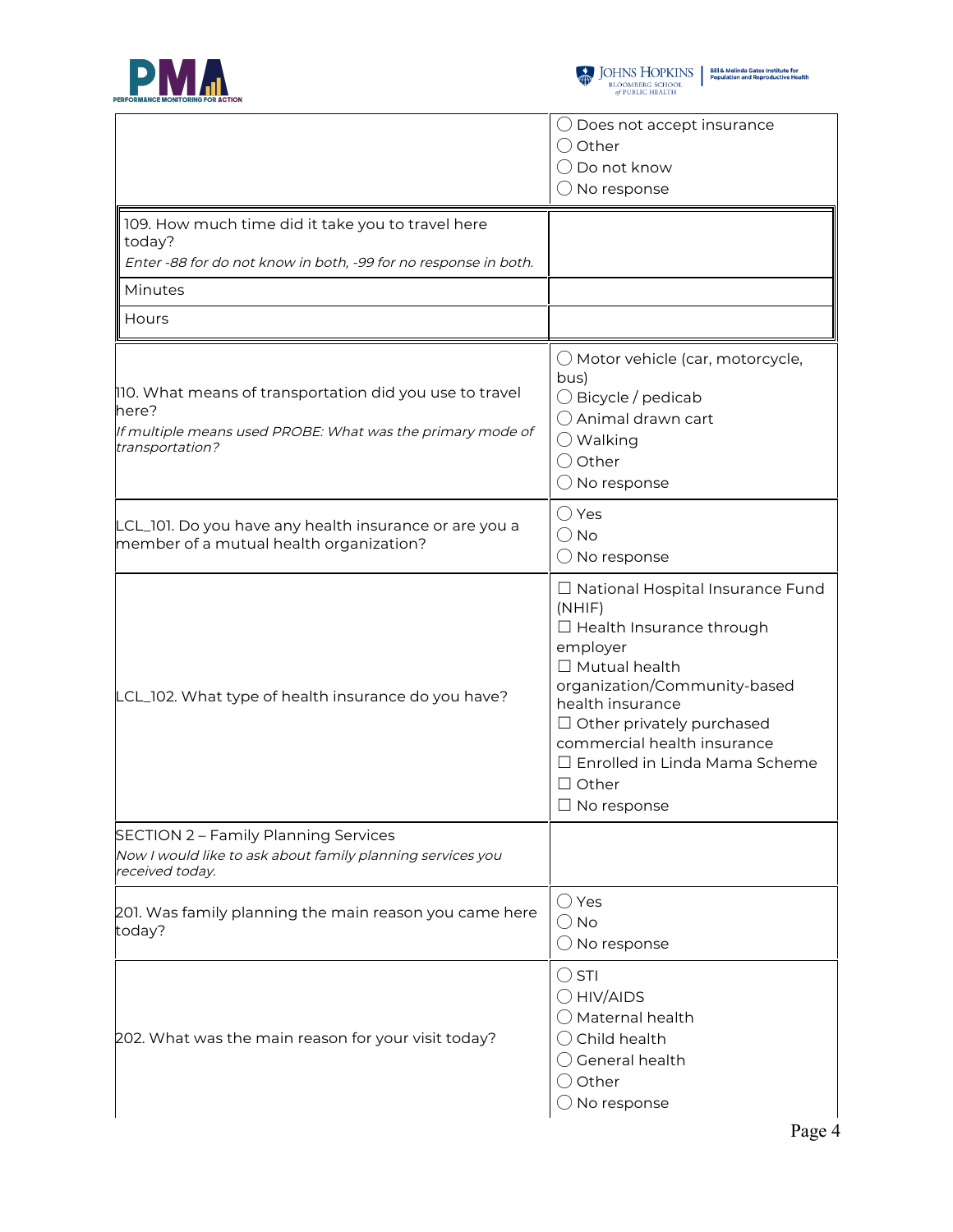



| 203. During your visit today, were you given a family<br>planning method, a prescription for a method, or<br>neither?                            | $\bigcirc$ A contraceptive method<br>$\bigcirc$ A prescription for a method<br>$\bigcirc$ Neither<br>$\bigcirc$ No response                                                                                                                                                                                                                                                                                                                                    |
|--------------------------------------------------------------------------------------------------------------------------------------------------|----------------------------------------------------------------------------------------------------------------------------------------------------------------------------------------------------------------------------------------------------------------------------------------------------------------------------------------------------------------------------------------------------------------------------------------------------------------|
| 204. Did your provider discuss family planning with you<br>today?                                                                                | $\bigcirc$ Yes<br>$\bigcirc$ No<br>$\bigcirc$ No response                                                                                                                                                                                                                                                                                                                                                                                                      |
| 205. Which method were you prescribed or given?                                                                                                  | $\bigcirc$ Female sterilization<br>( ) Male sterilization<br>$\bigcirc$ Implant<br>$\bigcirc$ iud<br>$\bigcirc$ Injectables<br>$\bigcirc$ Pill<br>$\bigcirc$ Emergency contraception<br>$\bigcirc$ Male condom<br>$\bigcirc$ Female condom<br>◯ Diaphragm<br>$\bigcirc$ Foam / Jelly<br>$\bigcirc$ Standard days / cycle beads<br>$\bigcirc$ LAM<br>$\bigcirc$ Rhythm method<br>◯ Withdrawal<br>$\bigcirc$ Other traditional methods<br>$\bigcirc$ No response |
| LCL_201. PROBE: Was the injection administered via<br>syringe or small needle?<br>Show the image to the respondent.<br>[sayana_depo_150x300.jpg] | $\bigcirc$ Syringe<br>$\bigcirc$ Small needle (Sayana Press)<br>No Response                                                                                                                                                                                                                                                                                                                                                                                    |
| LCL_202. Did you inject it yourself or did a healthcare<br>provider do it for you?                                                               | $\bigcirc$ Self<br>$\bigcirc$ Provider<br>$\bigcirc$ No Response                                                                                                                                                                                                                                                                                                                                                                                               |
| LCL_203. Were you offered the choice of doing the<br>injection yourself?                                                                         | ○ Yes<br>∪ No<br>$\bigcirc$ No response                                                                                                                                                                                                                                                                                                                                                                                                                        |
| LCL_204. Were you offered the choice of having the<br>provider give you the injection?                                                           | $\bigcirc$ Yes<br>() No<br>$\bigcirc$ No response                                                                                                                                                                                                                                                                                                                                                                                                              |
| LCL_205. Have you heard that there is a type of injectable<br>that you can inject yourself?<br>[sayana_only.jpg]                                 | $\bigcirc$ Yes<br>() No<br>$\bigcirc$ No response                                                                                                                                                                                                                                                                                                                                                                                                              |
| LCL_206. Would you be interested in doing the injection<br>yourself instead of going back to the provider?                                       | $\bigcirc$ Yes<br>○ No<br>No response                                                                                                                                                                                                                                                                                                                                                                                                                          |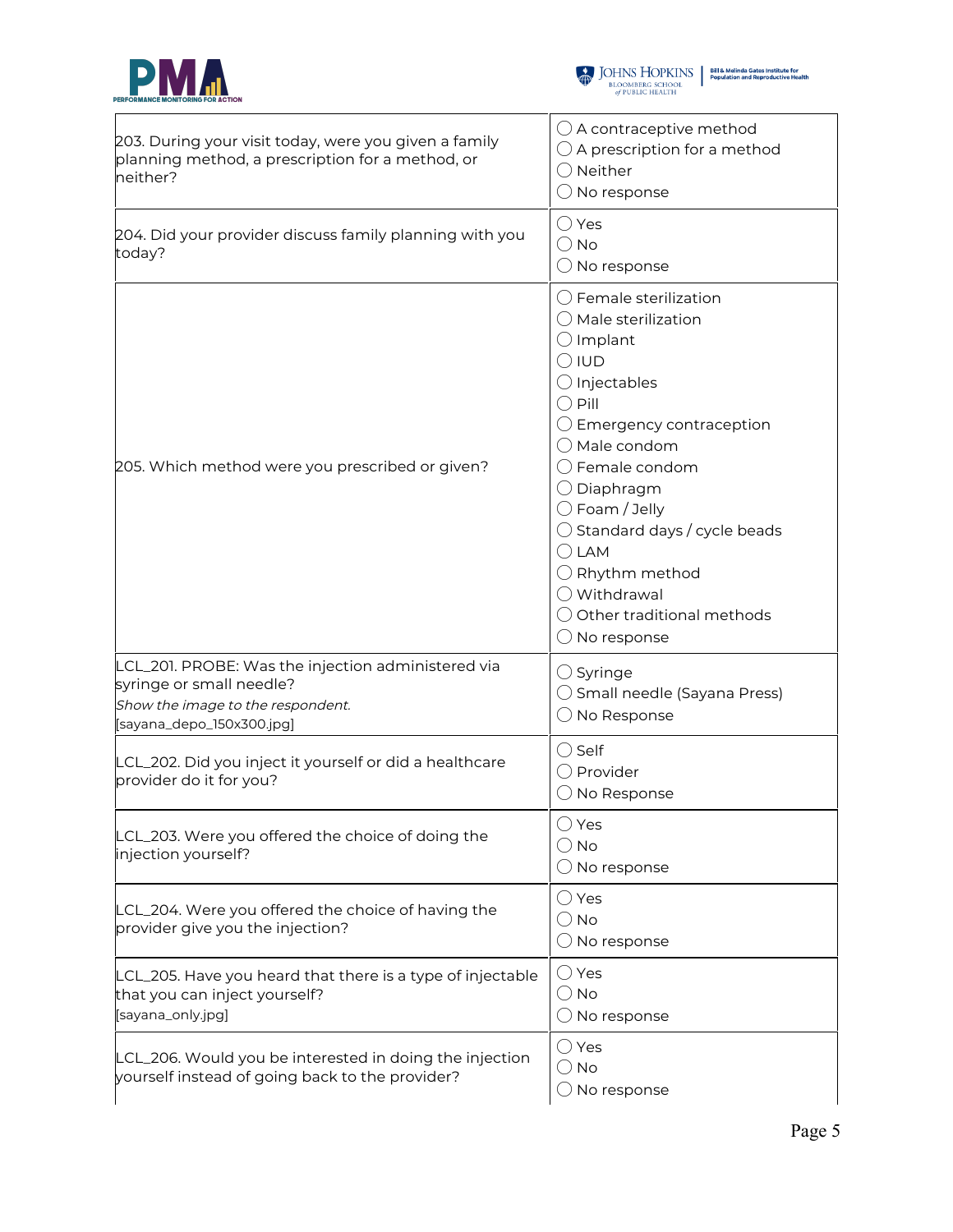



| LCL_207. Which methods were you counselled on during<br>this visit today?<br>Select all methods mentioned. Be sure to scroll to bottom to see<br>all choices. | $\Box$ Female sterilization<br>$\Box$ Male sterilization<br>$\Box$ Implant<br>$\Box$ IUD<br>$\Box$ Injectables<br>$\Box$ Pill<br>$\Box$ Emergency contraception<br>$\Box$ Male condom<br>$\square$ Female condom<br>$\Box$ Diaphragm<br>$\Box$ Foam / Jelly<br>$\Box$ Standard days / cycle beads<br>$\Box$ LAM<br>$\Box$ Rhythm method<br>$\Box$ Withdrawal<br>$\Box$ Other traditional methods<br>$\Box$ No response |  |
|---------------------------------------------------------------------------------------------------------------------------------------------------------------|------------------------------------------------------------------------------------------------------------------------------------------------------------------------------------------------------------------------------------------------------------------------------------------------------------------------------------------------------------------------------------------------------------------------|--|
| 206. Just before this visit, were you using the same<br>method, did you switch from another method or were<br>you using no method?                            | $\bigcirc$ Same method<br>◯ Another method<br>$\bigcirc$ No method<br>$\bigcirc$ No response                                                                                                                                                                                                                                                                                                                           |  |
| 207. How long have you been using this method without<br>stopping?                                                                                            | $\bigcirc$ X days<br>$\bigcirc$ X weeks<br>$\bigcirc$ X months<br>$\bigcirc$ X years<br>$\bigcirc$ No response                                                                                                                                                                                                                                                                                                         |  |
| 207. Enter a value for \${method_duration_lab}:                                                                                                               |                                                                                                                                                                                                                                                                                                                                                                                                                        |  |
| 208. Have you ever used this method before?                                                                                                                   | $\bigcirc$ Yes<br>() No<br>$\bigcirc$ No response                                                                                                                                                                                                                                                                                                                                                                      |  |
| 209. Have you used it in the past 12 months?                                                                                                                  | $\bigcirc$ Yes<br>$\bigcirc$ No<br>$\bigcirc$ No response                                                                                                                                                                                                                                                                                                                                                              |  |
| 210. During your visit today, did you obtain the method of<br>family planning you wanted?                                                                     | $\bigcirc$ Yes<br>$\bigcirc$ No<br>$\bigcirc$ Neither, follow-up visit only<br>$\bigcirc$ No response                                                                                                                                                                                                                                                                                                                  |  |
| 211. Which method did you initially want to use?                                                                                                              | $\bigcirc$ Female sterilization<br>$\bigcirc$ Male sterilization<br>$\bigcirc$ Implant<br>$\bigcirc$ IUD<br>$\bigcirc$ Injectables<br>$\bigcirc$ Pill                                                                                                                                                                                                                                                                  |  |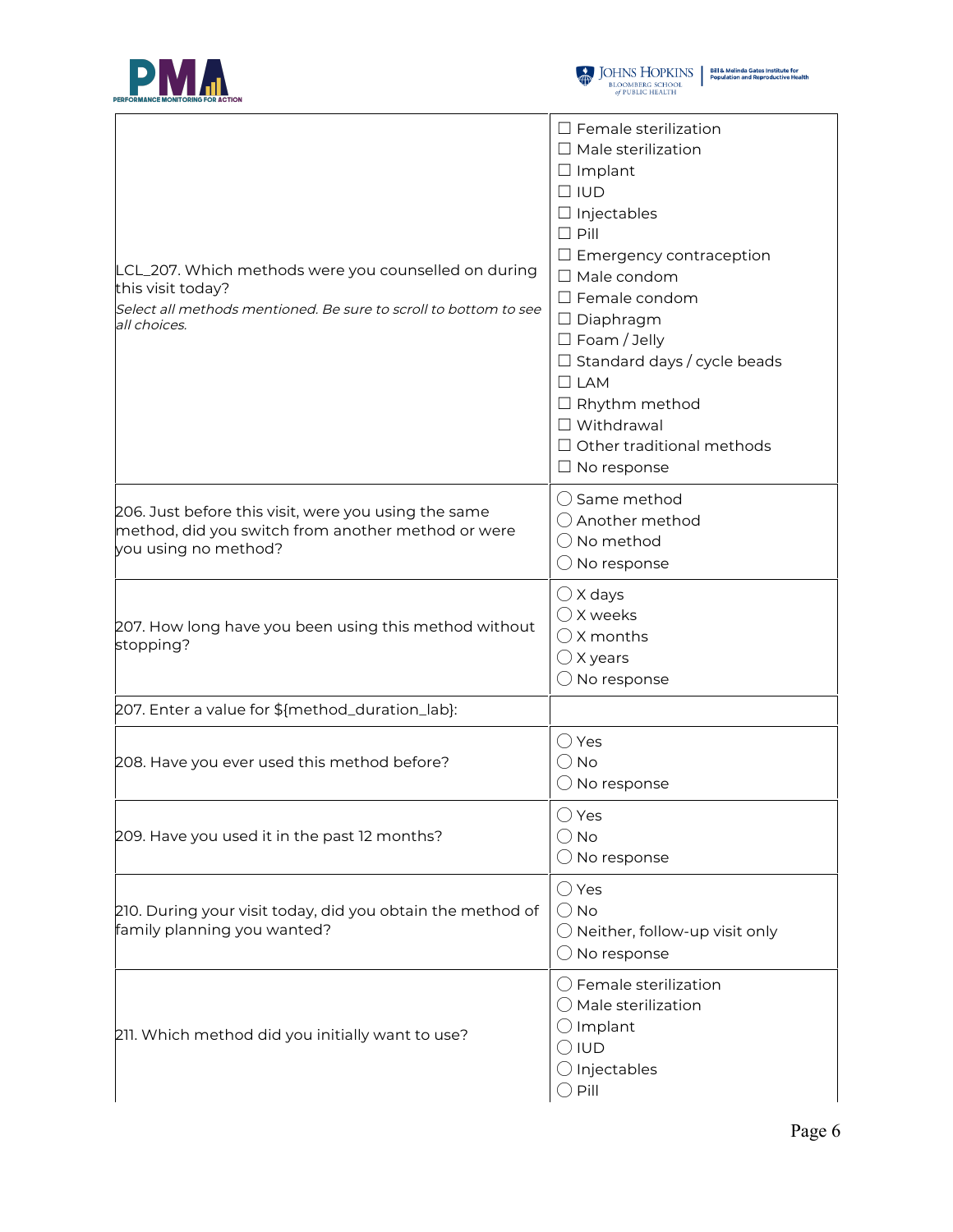



|                                                                                                                                            | $\bigcirc$ Emergency contraception<br>$\bigcirc$ Male condom<br>$\bigcirc$ Female condom<br>○ Diaphragm<br>$\bigcirc$ Foam / Jelly<br>$\bigcirc$ Standard days / cycle beads<br>$\bigcirc$ LAM<br>$\bigcirc$ Rhythm method<br>◯ Withdrawal<br>$\bigcirc$ Other traditional methods<br>$\bigcirc$ No response                                                   |  |
|--------------------------------------------------------------------------------------------------------------------------------------------|----------------------------------------------------------------------------------------------------------------------------------------------------------------------------------------------------------------------------------------------------------------------------------------------------------------------------------------------------------------|--|
| 212. Why didn't you obtain the method you wanted?                                                                                          | $\bigcirc$ Method out of stock<br>$\bigcirc$ Method not available at all<br>$\bigcirc$ Provider not trained to provide<br>the method<br>O Provider recommended a<br>different method<br>$\bigcirc$ Not eligible for method<br>$\bigcirc$ Decided not to adopt a method<br>$\bigcirc$ Too costly<br>○ Other<br>$\bigcirc$ Do not know<br>$\bigcirc$ No response |  |
| 213. Who made the final decision about what method<br>you got today?                                                                       | $\bigcirc$ Respondent alone<br>◯ Provider<br>() Partner<br>$\bigcirc$ Respondent and provider<br>$\bigcirc$ Respondent and partner<br>○ Other<br>$\bigcirc$ Do not know<br>$\bigcirc$ No response                                                                                                                                                              |  |
| 214. Did you pay any money for any of the family<br>planning services you received or were provided today?                                 | $\bigcirc$ Yes<br>$\bigcirc$ No<br>$\bigcirc$ No response                                                                                                                                                                                                                                                                                                      |  |
| LCL_208. Was any of the money you paid today for family<br>planning covered by insurance or some other health<br>scheme?                   | $\bigcirc$ Yes<br>$\bigcirc$ No<br>$\bigcirc$ Do not know<br>$\bigcirc$ No response                                                                                                                                                                                                                                                                            |  |
| 215. Did the provider tell you that if you do not take the<br>pill every day, your chances of becoming pregnant are<br>higher?             | ◯ Yes<br>$\bigcirc$ No<br>$\bigcirc$ No response                                                                                                                                                                                                                                                                                                               |  |
| 216. Did the provider tell you that if you are more than<br>one month late for your shot, your chances of becoming<br>pregnant are higher? | $\bigcirc$ Yes<br>$\bigcirc$ No<br>$\bigcirc$ No response                                                                                                                                                                                                                                                                                                      |  |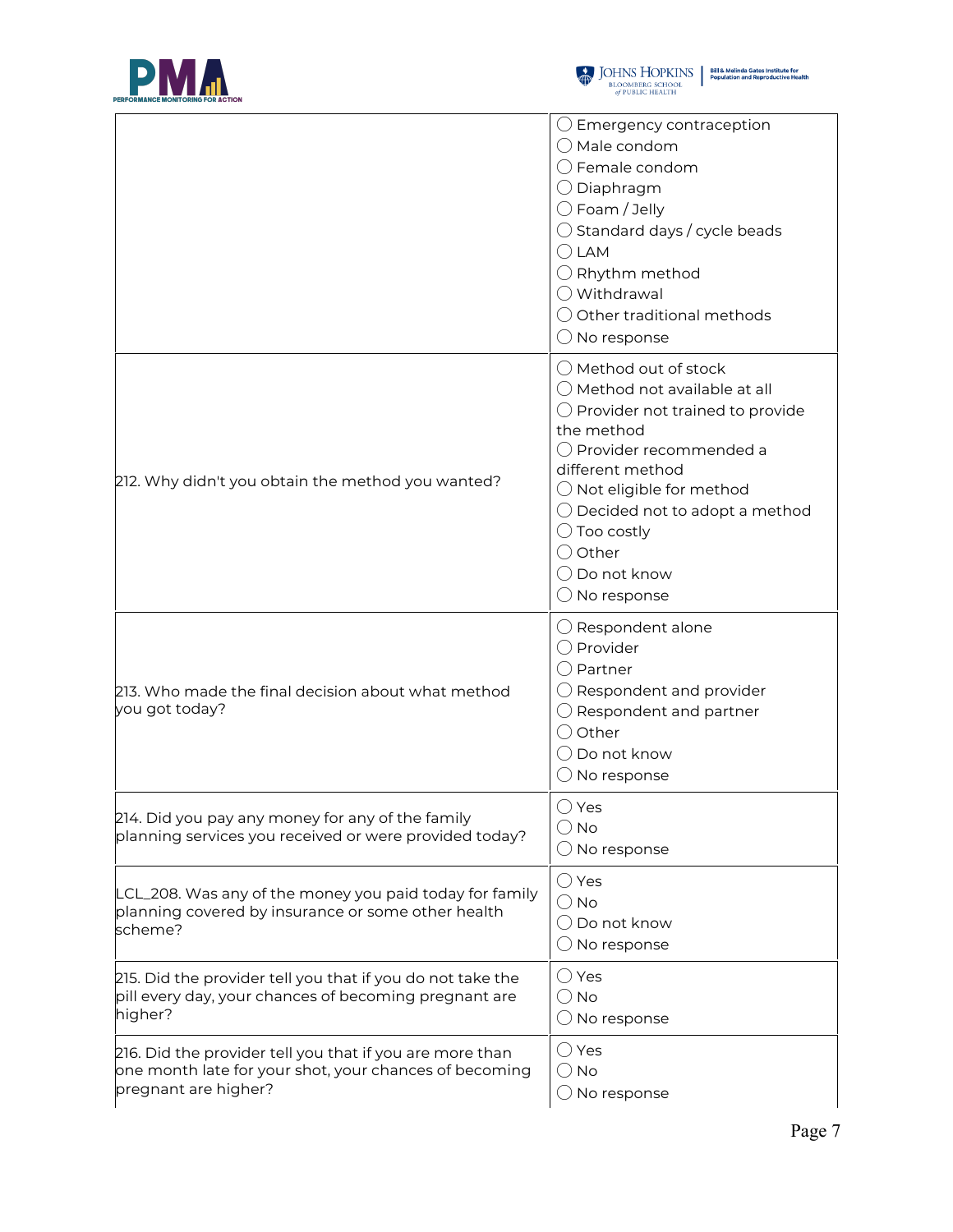



 $\begin{tabular}{l|c|c|c} \hline \textbf{J} & \textbf{JOHNS} & \textbf{HOPKINS} & \textbf{Bilä Melinda Gates instituta for}\\ \hline \textbf{BLOOMBERG SCHOOL} & \textbf{Population and Reproductive Health} \\ \hline \textit{of PUBLIC HEALTH} & \end{tabular}$ 

| Now I am going to ask you some questions about the<br>family planning consultation you had with your provider<br>today. Would you completely agree, agree, disagree,<br>completely disagree with the following statements? |                                                                                                                                                              |
|----------------------------------------------------------------------------------------------------------------------------------------------------------------------------------------------------------------------------|--------------------------------------------------------------------------------------------------------------------------------------------------------------|
| 217. I felt encouraged to ask questions and express my<br>concerns.                                                                                                                                                        | $\bigcirc$ Completely agree<br>$\bigcirc$ Agree<br>$\bigcirc$ Disagree<br>$\bigcirc$ Completely disagree<br>◯ Do not know<br>$\bigcirc$ No response          |
| 218. The provider made efforts to ensure there were no<br>interruptions during our session.                                                                                                                                | $\bigcirc$ Completely agree<br>$\bigcirc$ Agree<br>$\bigcirc$ Disagree<br>$\bigcirc$ Completely disagree<br>$\bigcirc$ Do not know<br>$\bigcirc$ No response |
| 219. The provider asked me questions in order to provide<br>counseling that fit me personally.                                                                                                                             | $\bigcirc$ Completely agree<br>$\bigcirc$ Agree<br>$\bigcirc$ Disagree<br>$\bigcirc$ Completely disagree<br>$\bigcirc$ Do not know<br>$\bigcirc$ No response |
| 220. I received all of the information I wanted to know<br>about my options for contraceptive methods.                                                                                                                     | $\bigcirc$ Completely agree<br>$\bigcirc$ Agree<br>$\bigcirc$ Disagree<br>$\bigcirc$ Completely disagree<br>◯ Do not know<br>$\bigcirc$ No response          |
| 221. The provider gave me the time I needed to consider<br>the contraceptive options we discussed.                                                                                                                         | $\bigcirc$ Completely agree<br>$\bigcirc$ Agree<br>$\bigcirc$ Disagree<br>$\bigcirc$ Completely disagree<br>$\bigcirc$ Do not know<br>$\bigcirc$ No response |
| 222. After this consultation, I could understand how my<br>body might react to using contraception.                                                                                                                        | $\bigcirc$ Completely agree<br>$\bigcirc$ Agree<br>$\bigcirc$ Disagree<br>$\bigcirc$ Completely disagree<br>$\bigcirc$ Do not know<br>$\bigcirc$ No response |
| 223. I could understand how to use the method(s) we<br>talked about during the consultation.                                                                                                                               | $\bigcirc$ Completely agree<br>$\bigcirc$ Agree<br>$\bigcirc$ Disagree<br>$\bigcirc$ Completely disagree                                                     |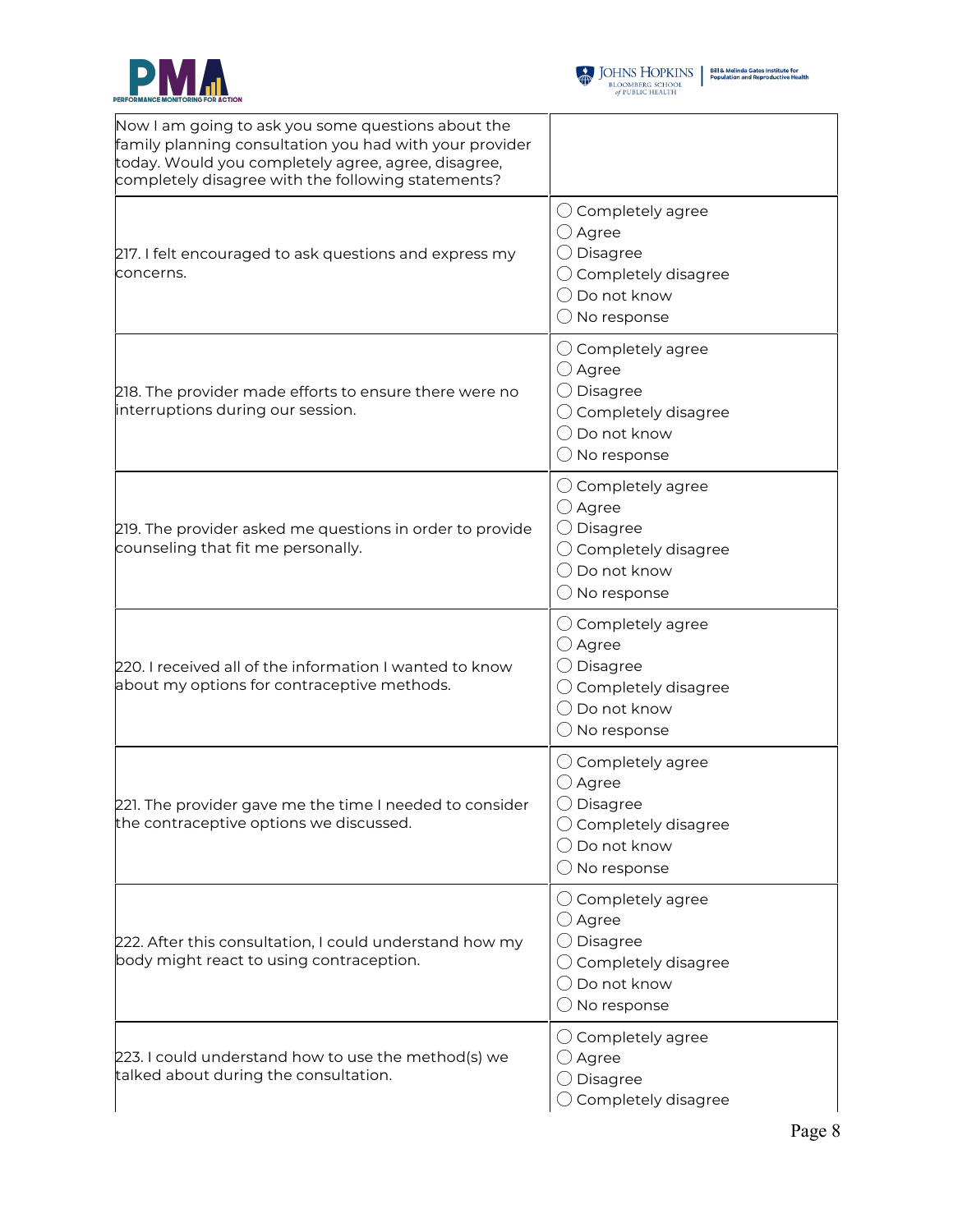



|                                                                                                                           |     | Do not know<br>$\bigcirc$ No response                                                                                                                         |             |  |
|---------------------------------------------------------------------------------------------------------------------------|-----|---------------------------------------------------------------------------------------------------------------------------------------------------------------|-------------|--|
| 224. I was able to give my opinion about what I needed.                                                                   |     | $\bigcirc$ Completely agree<br>$\bigcirc$ Agree<br>$\bigcirc$ Disagree<br>$\bigcirc$ Completely disagree<br>$\bigcirc$ Do not know<br>$\bigcirc$ No response  |             |  |
| 225. I felt pressured by the healthcare provider to use the<br>method they wanted me to use.                              |     | $\bigcirc$ Completely agree<br>$\bigcirc$ Agree<br>$\bigcirc$ Disagree<br>$\bigcirc$ Completely disagree<br>$\bigcirc$ Do not know<br>$\bigcirc$ No response  |             |  |
| 226. I felt scolded because of my marital status.                                                                         |     | $\bigcirc$ Completely agree<br>$\bigcirc$ Agree<br>$\bigcirc$ Disagree<br>$\bigcirc$ Completely disagree<br>$\bigcirc$ Do not know<br>$\bigcirc$ No response  |             |  |
| 227. Did the provider discuss the role of your<br>husband/partner in using contraception?                                 |     | $\bigcirc$ Yes<br>$\bigcirc$ No<br>$\bigcirc$ No response                                                                                                     |             |  |
| LCL_207. Did you receive complete information about<br>your method, including:                                            |     |                                                                                                                                                               |             |  |
|                                                                                                                           | Yes | <b>No</b>                                                                                                                                                     | No response |  |
| a. Where to store the injection material until I<br>use it?                                                               |     |                                                                                                                                                               |             |  |
| b. What do with the syringe after the<br>injection?                                                                       | C   |                                                                                                                                                               |             |  |
| c. An instruction sheet to take home to<br>remind me of steps for self-injection?                                         |     |                                                                                                                                                               |             |  |
| d. A reinjection calendar to take home for<br>example, information on when and how to<br>remember my next injection date? |     |                                                                                                                                                               |             |  |
| LCL_208. How comfortable do you feel using the method<br>on your own?                                                     |     | $\bigcirc$ Very comfortable<br>$\bigcirc$ Comfortable<br>O Uncomfortable<br>$\bigcirc$ Very uncomfortable<br>$\bigcirc$ Do not know<br>$\bigcirc$ No response |             |  |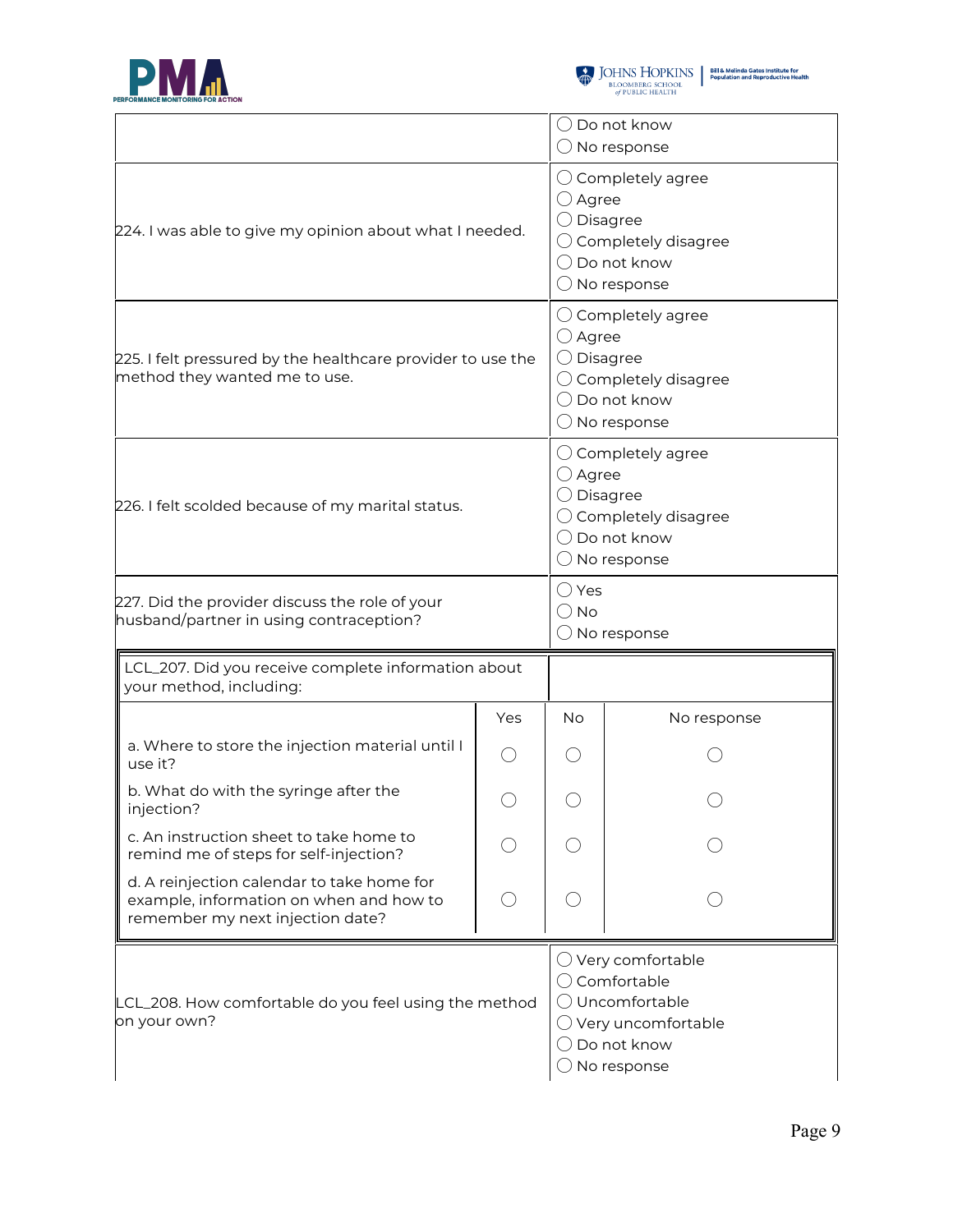



| 228. During your visit today, were you told by the<br>provider about advantages and disadvantages with a<br>method to delay or avoid pregnancy?                                                                                                                                       | $\bigcirc$ Yes<br>() No<br>$\bigcirc$ No response                                                                                                                                                                                                                        |
|---------------------------------------------------------------------------------------------------------------------------------------------------------------------------------------------------------------------------------------------------------------------------------------|--------------------------------------------------------------------------------------------------------------------------------------------------------------------------------------------------------------------------------------------------------------------------|
| 229. What advantages did the provider tell you about<br>your \${method_prescribed_lab}?                                                                                                                                                                                               | $\Box$ Efficacy<br>$\Box$ Less bleeding<br>$\Box$ More regular bleeding<br>$\Box$ Protects for a long time<br>$\Box$ No hormones<br>$\Box$ Ease of use<br>$\Box$ Return to fertility<br>$\Box$ Discrete<br>$\Box$ Few side effects<br>$\Box$ Other<br>$\Box$ No response |
| 230. What disadvantages did the provider tell you about<br>your \${method_prescribed_lab}?                                                                                                                                                                                            | $\Box$ Irregular bleeding<br>$\Box$ More bleeding<br>$\Box$ Few or no periods<br>$\Box$ Weight gain<br>$\Box$ Nausea<br>$\Box$ Cramping<br>$\Box$ Not easy to use<br>$\Box$ Not very effective<br>$\Box$ Headache<br>$\Box$ Other<br>$\Box$ No response                  |
| <b>SECTION 3: Client Satisfaction</b><br>Now I would like to ask about the services you received today.                                                                                                                                                                               |                                                                                                                                                                                                                                                                          |
| 301. How long did you wait between the time you<br>arrived at this facility and the time you were able to see<br>a provider for the consultation?<br>Enter responses in minutes and hours. 0 is a possible answer.<br>Enter -88 for do not know in both, -99 for no response in both. |                                                                                                                                                                                                                                                                          |
| Minutes                                                                                                                                                                                                                                                                               |                                                                                                                                                                                                                                                                          |
| Hours                                                                                                                                                                                                                                                                                 |                                                                                                                                                                                                                                                                          |
| 302. Overall, how satisfied are you with the family<br>planning services you received at this establishment<br>today? Would you say very satisfied, satisfied, neither<br>satisfied nor dissatisfied, dissatisfied, or very dissatisfied?                                             | $\bigcirc$ Very satisfied<br>$\bigcirc$ Satisfied<br>$\bigcirc$ Neither satisfied nor dissatisfied<br>◯ Dissatisfied<br>$\bigcirc$ Very dissatisfied<br>$\bigcirc$ No response                                                                                           |
| 303. Would you refer your relative or friend to this facility?                                                                                                                                                                                                                        | $\bigcirc$ Yes<br>$\bigcirc$ No                                                                                                                                                                                                                                          |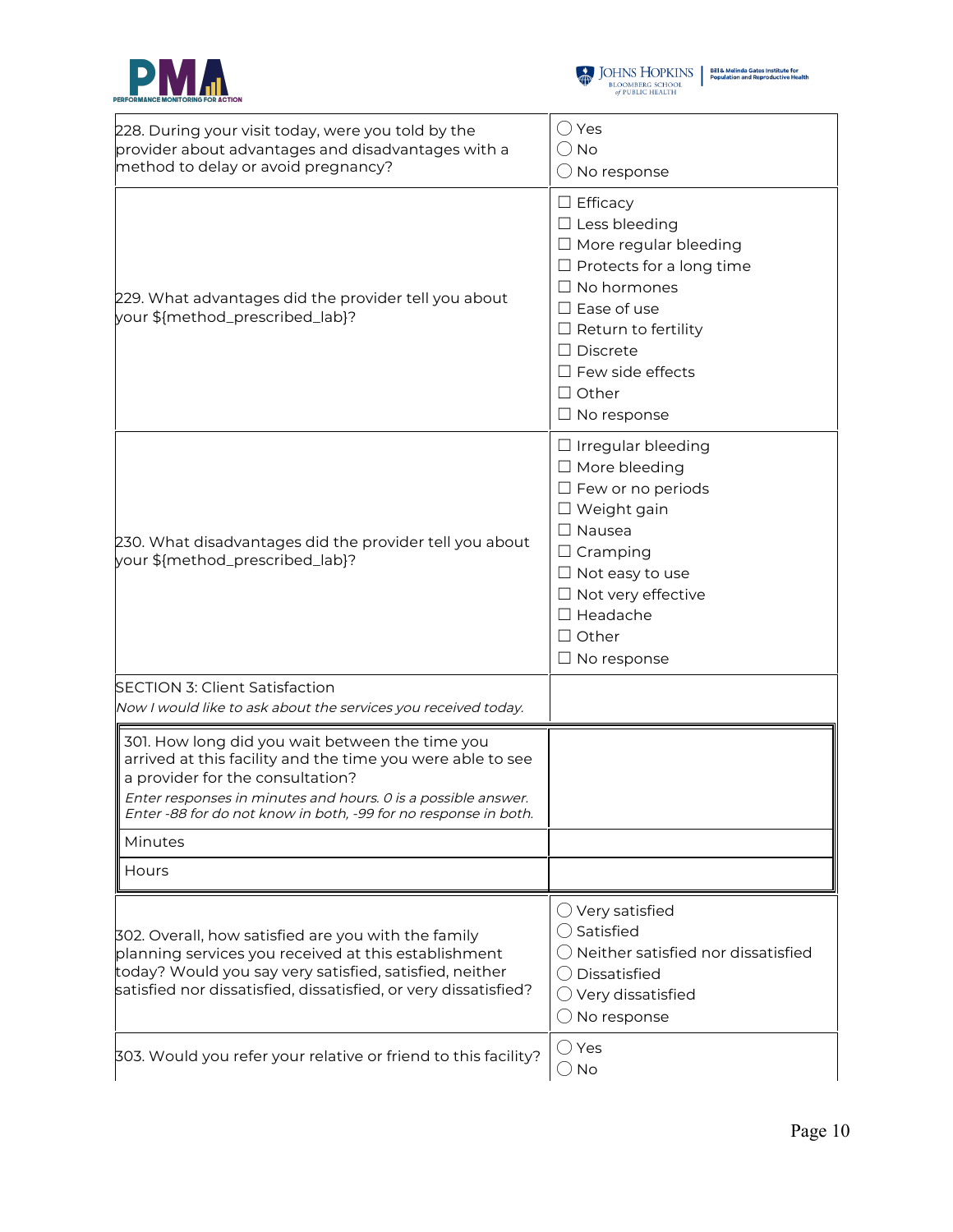



|                                                                                                                                                                                                                                                                 |   | $\bigcirc$ Do not know<br>$\bigcirc$ No response                             |   |     |
|-----------------------------------------------------------------------------------------------------------------------------------------------------------------------------------------------------------------------------------------------------------------|---|------------------------------------------------------------------------------|---|-----|
| 304. Would you return to this facility?                                                                                                                                                                                                                         |   | $\bigcirc$ Yes<br>$\bigcirc$ No<br>( ) Do not know<br>$\bigcirc$ No response |   |     |
| 305. People have different opinions about family<br>planning services. In your community, would you say<br>most people, some people or few people have the<br>following opinions about family planning services:<br>1 = Most 2 = Some 3 = Few -99 = No Response |   |                                                                              |   |     |
|                                                                                                                                                                                                                                                                 | ı | 2                                                                            | 3 | -99 |
| a. Women are treated respectfully when they<br>go to this facility for family planning.                                                                                                                                                                         |   |                                                                              |   |     |
| b. Women will be able to receive family<br>planning method of their choice at this<br>facility.                                                                                                                                                                 |   |                                                                              |   |     |
| c. Women have access to affordable family<br>planning services at this facility.                                                                                                                                                                                |   |                                                                              |   |     |
| <b>Follow-up Consent</b>                                                                                                                                                                                                                                        |   |                                                                              |   |     |
| 401. Thank you for the time you have kindly granted us.<br>Could we contact you via phone to ask you questions to<br>update this information in the next four months?                                                                                           |   | $\bigcirc$ Yes<br>$()$ No<br>$\bigcirc$ No response                          |   |     |
| 402. Do you have access to a phone?                                                                                                                                                                                                                             |   | $\bigcirc$ Yes<br>$\bigcirc$ No<br>$\bigcirc$ No response                    |   |     |
| 403a. Can I have your primary phone number in case we<br>would like to follow up with you in the future?                                                                                                                                                        |   | $\bigcirc$ Yes<br>$\bigcirc$ No<br>$\bigcirc$ No response                    |   |     |
| 403b. What is your primary phone number?<br>Enter an 10-digit number without the country code. Do not<br><i>include spaces or dashes.</i>                                                                                                                       |   |                                                                              |   |     |
| 403c. Can you repeat the number again?<br>Enter an 10-digit number without the country code. Do not<br>include spaces or dashes.                                                                                                                                |   |                                                                              |   |     |
| 403d. Is this your personal phone number?<br>A personal phone is not shared with other people.                                                                                                                                                                  |   | ◯ Yes<br>$\bigcirc$ No                                                       |   |     |